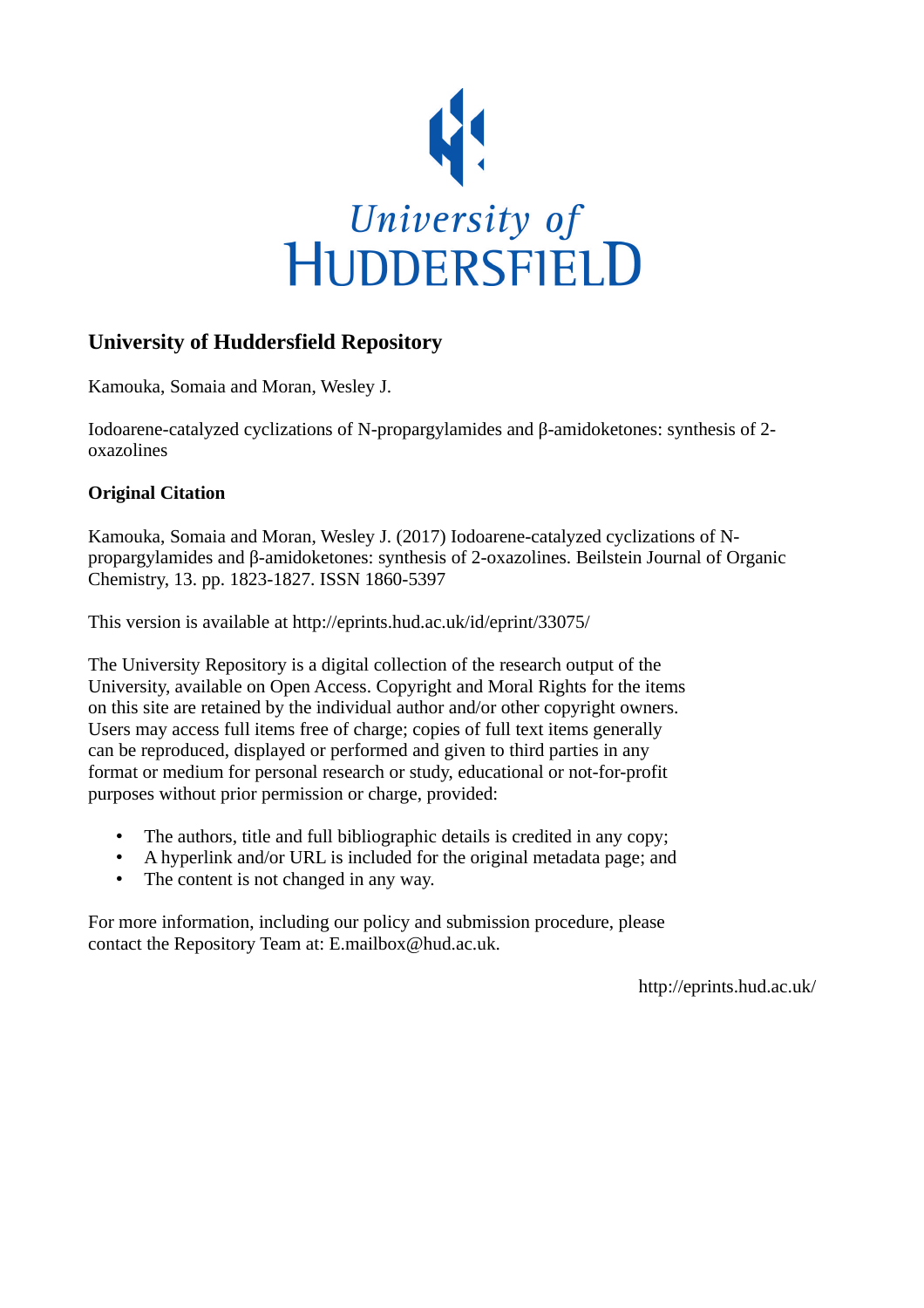

# **Iodoarene-catalyzed cyclizations of** *N***-propargylamides and β-amidoketones: synthesis of 2-oxazolines**

Somaia Kamouka and Wesley J. Moran<sup>\*</sup>

| <b>Full Research Paper</b>                                                                                                     | <b>Open Access</b>                                                                                |
|--------------------------------------------------------------------------------------------------------------------------------|---------------------------------------------------------------------------------------------------|
| Address:<br>Department of Chemistry, University of Huddersfield, Queensgate,<br>Huddersfield HD1 3DH, UK, Tel: +44-1484-473741 | Beilstein J. Org. Chem. 2017, 13, 1823-1827.<br>doi:10.3762/bjoc.13.177                           |
| Email:<br>Wesley J. Moran <sup>*</sup> - w.j.moran@hud.ac.uk                                                                   | Received: 14 June 2017<br>Accepted: 17 August 2017<br>Published: 31 August 2017                   |
| * Corresponding author                                                                                                         | Associate Editor: D. J. Dixon                                                                     |
| Keywords:<br>amides; catalysis; cyclization; hypervalent iodine; isoxazolines                                                  | © 2017 Kamouka and Moran; licensee Beilstein-Institut.<br>License and terms: see end of document. |

## Abstract

Two complementary iodoarene-catalyzed methods for the preparation of 2-oxazolines are presented. The first involves the cyclization of *N*-propargylamides and the second involves the cyclization of β-amidoketones. These are proposed to proceed through different mechanisms and have different substrate scopes.

### Introduction

Hypervalent iodine reagents are of increasing importance in organic synthesis owing to their ease-of-use, low toxicity and relative low cost. Importantly, a wide range of useful reactivity has been uncovered with these compounds and many reviews are available [\[1-5\].](#page-5-0) One major advance in recent years is the emergence of conditions to effect catalytic processes with substoichiometric quantities of iodine compound in the presence of an oxidant [\[6-11\].](#page-5-1)

In this regard, we have reported the use of iodoarenes as precatalysts in the cyclizations of *N*-alkenylamides **1** [\[12\]](#page-5-2), δ-alkynyl β-ketoesters **2** [\[13\]](#page-5-3) and 5-oxo-5-phenylpentanoic acid (**3**, [Scheme 1a](#page-2-0)–c) [\[14\]](#page-5-4). These three cyclizations exemplify three different proposed reaction pathways, i.e., iodine(III) activation of alkenes, alkynes and ketones. These cyclizations can be rendered enantioselective by the generation of non-racemic chiral iodine(III) species from chiral iodoarenes [\[15-17\]](#page-5-5).

We wished to develop this cyclization methodology further and investigate the cyclization of the amide functional group on to alkynes and methylene groups adjacent to ketones in analogy to our previous work ([Scheme 1d](#page-2-0)). This would provide two complementary routes to substituted 2-oxazolines, which are valuable heterocycles found in ligand scaffolds, natural products such as the leupyrrins [\[18,19\]](#page-5-6), and potential pharmaceuticals ([Figure 1\)](#page-2-1) [\[20-22\]](#page-5-7). Traditional routes to this heterocycle include the dehydration of amino alcohols with carboxylic acids, however, this process typically requires forcing conditions such as heating at over 200 °C [\[23\]](#page-5-8). Several related processes that operate under milder conditions have been reported in recent years but they suffer from issues such as limited substrate scope or the requirement for expensive reagents or transition metal salts [\[24-29\].](#page-5-9) Saito and co-workers have reported the cyclization of propargylamides to form oxazoles rather than oxazolines under stoichiometric and, more recently, catalytic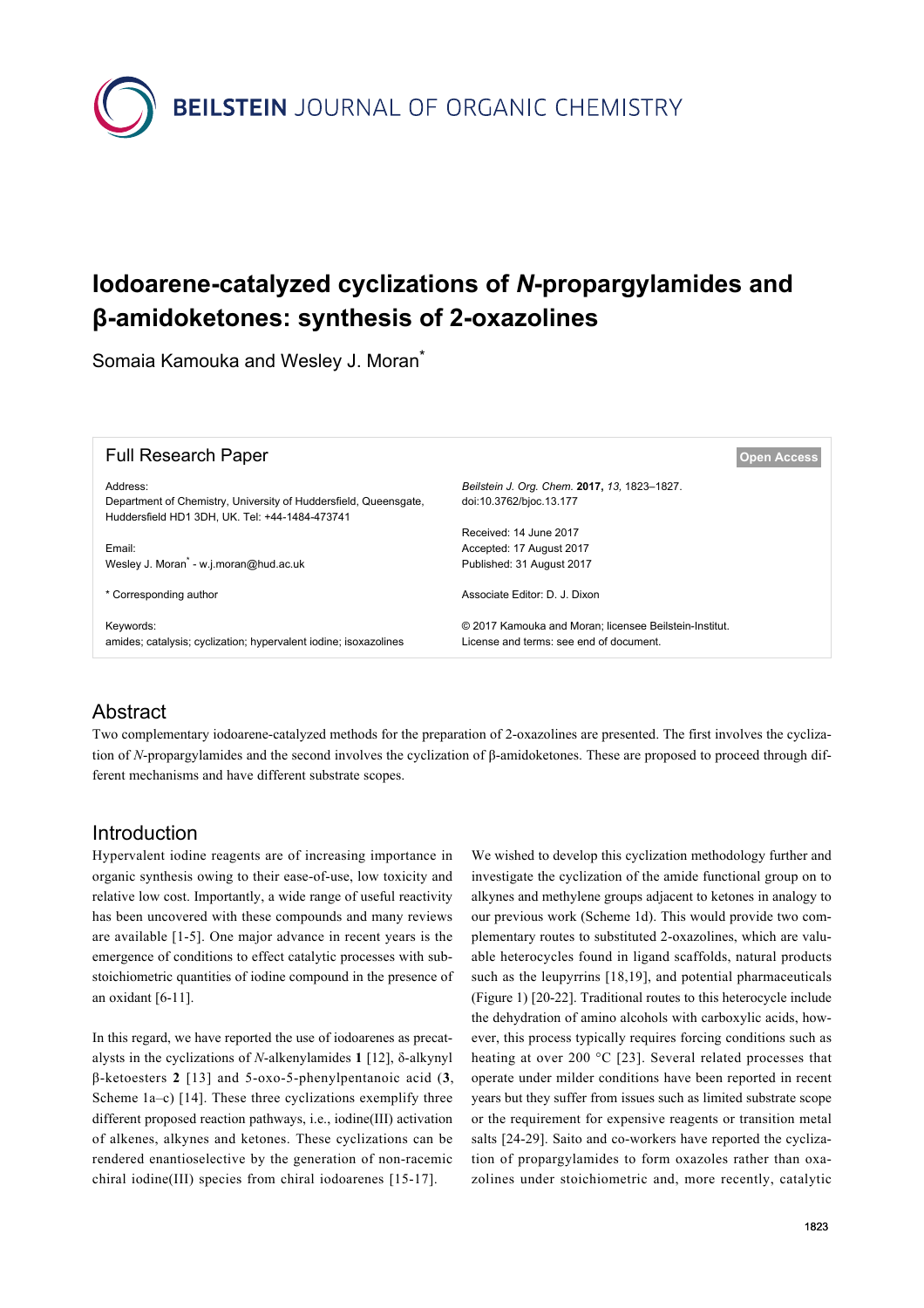<span id="page-2-0"></span>

hypervalent iodine conditions [\[30,31\].](#page-5-10) Various other methods for the cyclization of unsaturated amides have been reported [\[32-36\].](#page-5-11) Gao and co-workers described the  $I_2$ -catalyzed cyclization of β-acylaminoketones using *tert*-butyl hydroperoxide as the oxidant; notably, adding DBU led to oxazole formation whereas adding  $K_2CO_3$  generated oxazolines [\[37,38\].](#page-5-12) Our proposed new approaches to oxazoline formation utilise readily available starting materials and operate under mild organocatalytic conditions.

#### Results and Discussion

We initiated our study with readily available alkyne **4a** and subjected it to reaction conditions similar to those we have previously reported ([Table 1\)](#page-2-2). By using 2-iodoanisole as precatalyst in the presence of *p*-toluenesulfonic acid and *m*-chloroperbenzoic acid in acetonitrile, **4a** cyclized to **6a** in 92% yield as determined by  ${}^{1}$ H NMR analysis of the crude reaction mixture ([Table 1](#page-2-2), entry 1). In line with our previous findings with *N*-alkenylamides, the use of iodobenzene in place of 2-iodoanisole provided a diminished yield of **6a** ([Table 1](#page-2-2), entry 2) [\[12\]](#page-5-2). The iodoarene was found to be essential for the conversion of the starting material, as its absence led to complete return of **4a** ([Table 1,](#page-2-2) entry 3). Using Oxone as oxidant led to essentially no conversion of **4a** ([Table 1](#page-2-2), entry 4). Changing the acid to TFA or changing the solvent to  $CH_2Cl_2$  led to signifi-

<span id="page-2-1"></span>

cantly lower yields of **6a** [\(Table 1](#page-2-2), entries 5 and 6). Reducing the number of equivalents of oxidant and/or acid also led to lower yields ([Table 1](#page-2-2), entries 7–9). Importantly, formation of the six-membered ring was not observed under any conditions studied.

<span id="page-2-2"></span>

aDetermined by NMR analysis by comparison to a known quantity of 1,3,5-trimethoxybenzene. <sup>b</sup>Yield of isolated compound.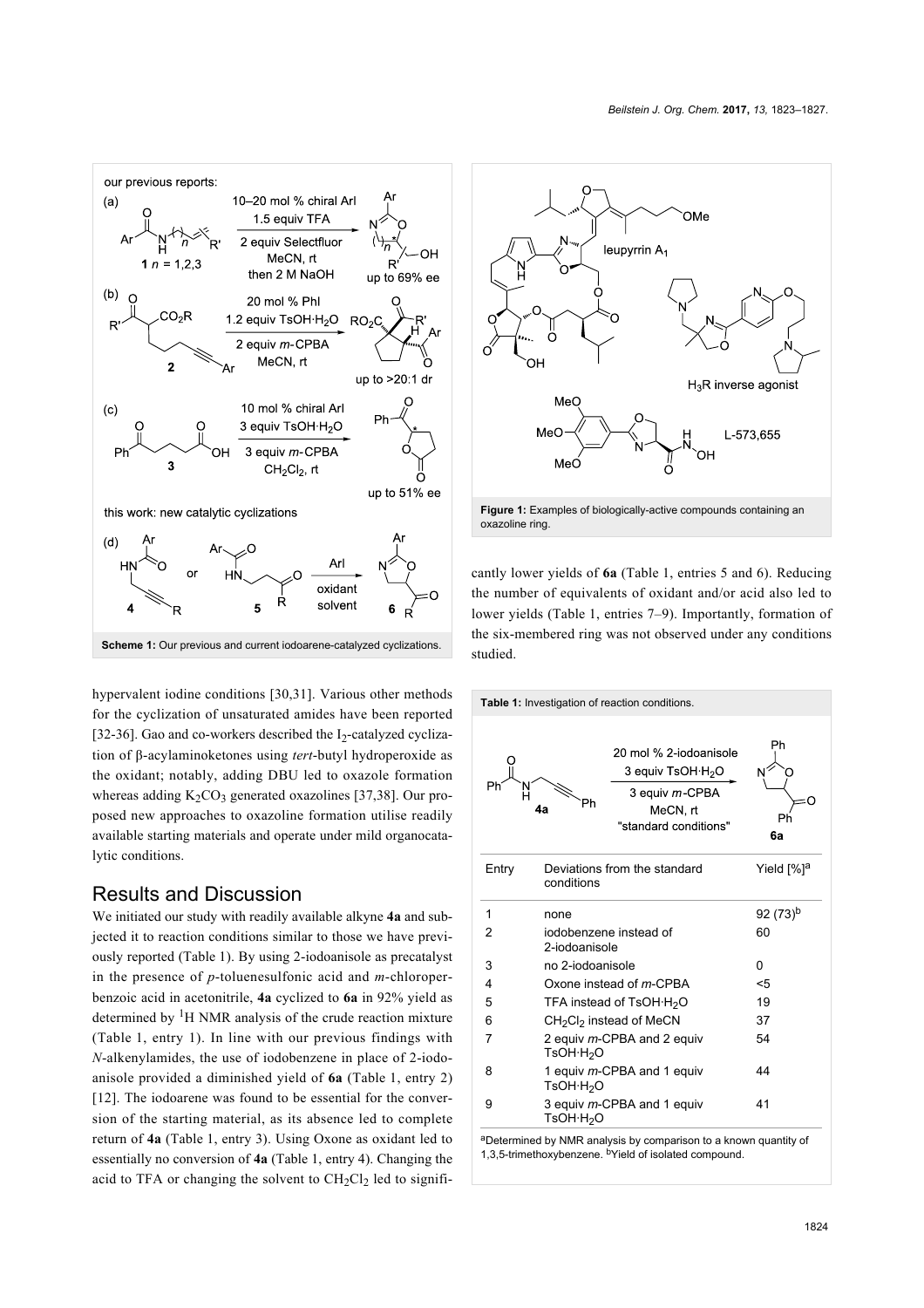With the optimal cyclization conditions in hand, the scope of this cyclization process was investigated for a range of propargylamides **4** which are readily accessible from propargylamine by amidation and Sonogoshira coupling ([Scheme 2\)](#page-3-0) [\[39\]](#page-5-13). The cyclization was successful in all cases studied with various arylamide and alkyne substituents. All functional groups were well tolerated apart from an alkyne terminated with an alkyl substituted arene which led to a diminished yield of product, i.e., **6g**.

<span id="page-3-0"></span>

The mechanism of this cyclization is proposed to proceed though activation of the alkyne by an in situ generated iodine(III) species followed by intramolecular attack by the amide [\(Scheme 3\)](#page-3-1). Subsequent addition of water leads to the loss of the iodoarene and tautomerization of the resulting enol generates the ketone **6**.

With these results in hand, we envisaged an alternative approach to 2-oxazoline formation through the iodoarene-catalyzed cyclization of β-amidoketones **5**. These are readily prepared by alkylation of the corresponding β-ketoester followed by decarboxylation ([Scheme 4](#page-3-2)) [\[40,41\].](#page-5-14)

The cyclization of β-amidoketones **5** was successful with the same conditions as propargylamides **4** [\(Scheme 5](#page-4-0)). In line with

<span id="page-3-1"></span>

**Scheme 3:** Postulated mechanism for *N*-propargylamide cyclization.

<span id="page-3-2"></span>![](_page_3_Figure_8.jpeg)

![](_page_3_Figure_9.jpeg)

the results for the propargylamides, iodobenzene was an inferior pre-catalyst to 2-iodoanisole and other oxidants, acids and solvents led to lower yields of **6**.

The scope of this cyclization process was explored and different aromatic amide and ketone groups were well tolerated. Alkylketone substrates were also successfully converted to 2-oxazolines. Installation of substituents on the tether led to facile formation of product **6m** containing a quaternary carbon and compounds **6n** and **6o** but without any observed diastereoselectivity. Interestingly, the selectivity for **6o** could be improved to 5:1 by substituting *p*-toluenesulfonic acid with trifluoroacetic acid albeit with a loss of yield.

When the *p*-nitrophenylamide **5p** was subjected to the reaction conditions, the expected oxazoline **6p** was not observed ([Scheme 6\)](#page-4-1). Instead, alcohol **8** was isolated in 66% yield. Presumably, **6p** is formed under the reaction conditions but the oxazoline ring is readily hydrolysed due to the influence of the electron-withdrawing nitro group on the aromatic ring.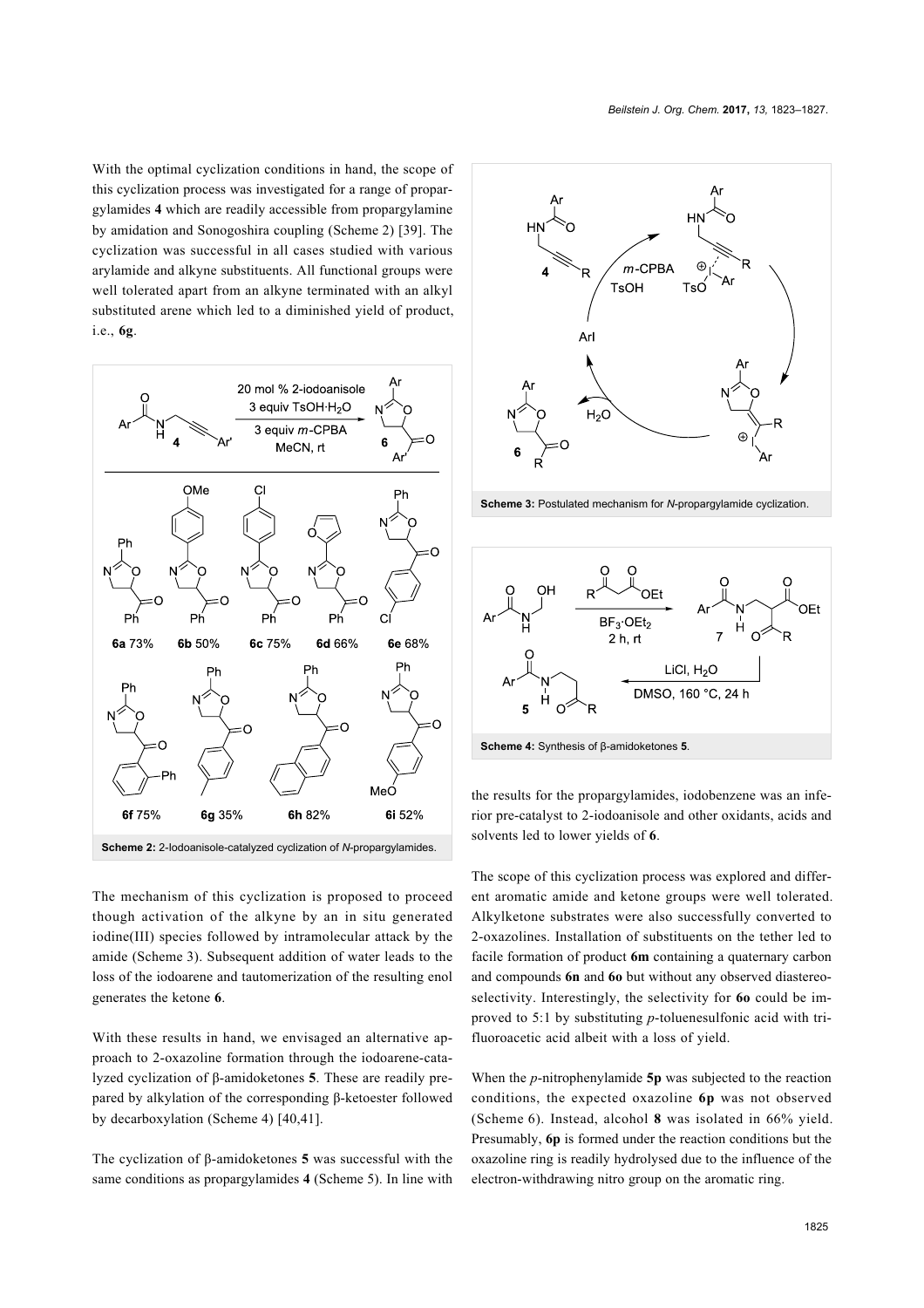<span id="page-4-0"></span>![](_page_4_Figure_1.jpeg)

<span id="page-4-1"></span>![](_page_4_Figure_2.jpeg)

The mechanism of this cyclization is proposed to proceed through the formation of iodine(III)-enolate **9** followed by intramolecular attack by the amide and release of the iodoarene ([Scheme 7](#page-4-2)).

These two cyclizations are complementary, however, the reaction with β-amidoketones exhibits a superior substrate scope. In addition, the use of a chiral iodoarene should lead to enantioselective cyclizations of β-amidoketones; this is not possible with the propargylamides.

<span id="page-4-2"></span>![](_page_4_Figure_5.jpeg)

### Conclusion

Two simple and convenient iodoarene-catalyzed methods to prepare substituted 2-oxazolines are reported. One involves the cyclization of propargylamides and the second of β-amidoketones. These two complementary procedures are efficient and showcase the utility of hypervalent iodine in catalytic procedures. Studies concerning the elucidation of reaction mechanisms are ongoing and will be reported in due course.

### **Experimental**

**General procedure for 2-iodoanisole-catalyzed cyclization of** *N***-propargylamide 4 or β-amidoketone 5:** Propargylamide **4** (1 equiv) or β-amidoketone **5** (1 equiv) was dissolved in acetonitrile (0.14 M) and 2-iodoanisole (0.2 equiv) was added, followed by *m*-CBPA (3 equiv) and *p*-TsOH·H<sub>2</sub>O (3 equiv). The mixture was stirred overnight at room temperature, then saturated aqueous  $Na<sub>2</sub>S<sub>2</sub>O<sub>3</sub>$  solution and saturated aqueous  $NaHCO<sub>3</sub>$  solution were added and the mixture extracted with  $CH<sub>2</sub>Cl<sub>2</sub>$ . The organic layers were combined and dried with MgSO4, filtered and concentrated under vacuum. The product was purified by flash chromatography (9:1 petroleum ether/ EtOAc) to provide oxazoline **6**. See [Supporting Information](#page-4-3) [File 1](#page-4-3) for full experimental details.

## Supporting Information

<span id="page-4-3"></span>Supporting Information File 1

Full experimental details, characterization data and copies of NMR spectra.

[\[http://www.beilstein-journals.org/bjoc/content/](http://www.beilstein-journals.org/bjoc/content/supplementary/1860-5397-13-177-S1.pdf) [supplementary/1860-5397-13-177-S1.pdf\]](http://www.beilstein-journals.org/bjoc/content/supplementary/1860-5397-13-177-S1.pdf)

#### Acknowledgements

We thank the State of Libya for a graduate studentship (S.K.). We are grateful to Dr. Ali Alhalib and Mr. Manager Hachi for some preliminary experimentation.